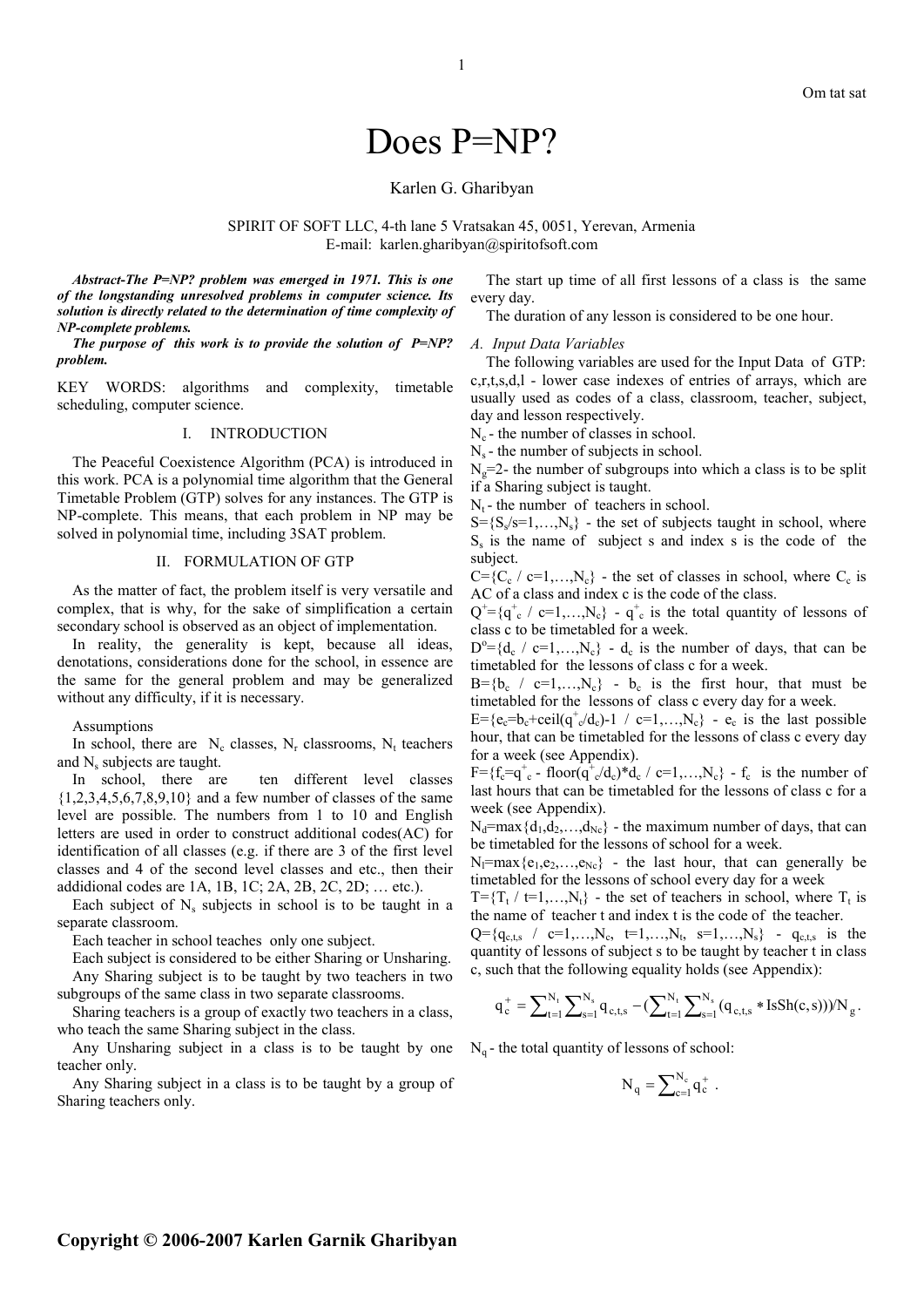## *B. Output Data Variables*

 $Z = \{z_{c,l,d} / c=1,...,N_c, l=1,...,N_l, d=1,...,N_d\}$  - the timetable of the school for a week where  $z_{c,l,d}$  is the entry of Z. At the beginning all entries of Z are 0. After constructing Z, if  $z_{cld}$  is not zero, then it is the code of a subject, that is to be taught by corresponding teachers in class c at hour l on day d.

 $Z_c = \{z_{c,l,d} \mid l=1,...,N_l, d=1,...,N_d\}$  - the timetable of class c for a week.

## *C. Decision problem of GTP*

Form the school's timetable, by timetabling the entries of Z for the lessons of all subjects so that no overlapping exists: subject to(see Appendix):

No overlapping constraint for any fixed values of t,l,d:

$$
\sum\nolimits_{c=1}^{N_c} \{t \in T(c, l, d) \, ? \, 1 : 0\} \leq 1;
$$

Lessons constraint:

$$
\sum\nolimits_{c=1}^{N_c} \sum\nolimits_{d=1}^{d_c} \sum\nolimits_{l=b_c}^{e_c} \{z_{c,l,d} \neq 0\,?\, 1:0\} = N_q.
$$

All the variables are integers.

## III. SOLUTION OF GTP

The solution of GTP is the PCA. The PCA realizes in iterations. Some basic ideas and denotations are needed for PCA.

*A. Definitions* 

Definition 1. An entry  $z_{c,l,d}$  of Z, for any values of c, t and s, is called Accessible Entry (AE) for subject s, if  $q_{\text{c},ts} \neq 0$ ,  $z_{\text{c},ld}=0$ and

$$
\sum\nolimits_{c^o=1}^{N_c} \{ S h T(c,t,s) \cap T(c^o, l, d) \ \neq \varnothing \ ? \ 1 \ : 0 \, \} = 0,
$$

that is, this entry can be timetabled for subject s(see Appendix). Definition 2. A subject is called Subject Accessible to entry  $z_{c,l,d}$  of Z, if this entry can be timetabled for that subject.

Definition 3. An entry  $z_{c,l,d}$  of Z is called Accessible Entry (AE), if this entry can be timetabled for at least one subject.

Definition 4. The number  $X_{c,l,d}$  of all subjects accessible to AE  $z_{c,l,d}$  is called height of AE  $z_{c,l,d}$ .

Definition 5.  $Z_{l,d} = \{z_{c,l,d} / c = 1,...,N_c\}$  is called Pivot Entry (PE) of Z, where  $(l,d)$  is the coordinate of PE  $Z_{l,d}$  and  $(c,l,d)$  is the coordinate of entry  $z_{c,l,d}$ .

Definition 6.  $Z_{l,d}$  is called Accessible PE (APE), if it has at least one accessible entry.

Definition 7.  $h_{\text{ld}}$  is called height of APE  $Z_{\text{ld}}$ . Its value may be found by the following way:

$$
h_{l,d} = \sum_{c=1}^{N_c} X_{c,l,d}.
$$

Definition 8. A number of coordinates of APE of Z which are grouped by a common principle is called Accessible Pivot Domain(APD). Z must be split into APD, such that  $D = {D_{[m]}}/$  $m=1,...,N_D$ , where  $N_D$  is the number of APD of Z and  $[m]$  is the coordinate of APD  $D_{[m]}$ .

Definition 9.  $D_{[m]} = \{ [m,j] = (l_{m,j}, d_{m,j}) / j = 1, \ldots, n_m \}$ , where  $n_m$  is the number of APE in  $D_{[m]}$  and  $[m,j]$  is the short cut of the coordinate of APE j in  $D_{[m]}$ .

Definition 10.  $D_{[m]} = \{ D_{[c,m]} / c = 1,...,N_c \}$ , where  $D_{[c,m]}$  is called class APD and contains all AE of  $D_{[m]}$  in class c.

Definition 11. D<sub>[c,m</sub>]={ $[c,m,j] = (c, l_{m,j}, d_{m,j}) / j=1,...,n_m$ }, where  $\lfloor c,m \rfloor$  is the coordinate of  $D_{\lfloor c,m \rfloor}$  and  $\lfloor c,m,j \rfloor$  is the short cut of the coordinate of AE j in  $D_{\text{l.c,m}}$ .

Definition 12. Each pair of  $\langle z_{c,l,d} | s \rangle$ ,  $\langle (c,l,d) | s \rangle$  or  $\langle \lfloor c,m,j \rfloor | s \rangle$  is called Tandem, in short  $T\langle z_{c,l,d} | s \rangle$ ,  $T\langle (c,l,d) | s \rangle$  or  $T\langle [c,m,j]| s \rangle$ , if AE  $z_{c,l,d}$  or  $z_{c,m,j}$  can be timetabled for subject s.

Definition 13. Realization of  $T\langle z_{c,l,d}|s\rangle$ ,  $T\langle (c,l,d)|s\rangle$  or  $T\langle [c,m,j]|s\rangle$ , in short  $RT\langle [c,l,d]|s\rangle$ ,  $RT\langle [c,l,d]|s\rangle$  or  $RT\langle \lfloor c,m_j \rfloor | s \rangle$ , is an operation, such that AE  $z_{c,l,d}$ , or  $z_{c,m,j}$  is in fact timetabled for subject s.

Definition 14.  $h_{c,l,d,s}$  or  $h_{l,c,m,j,l,s}$  is called subject's height (SH). It is the total number of AE for subject s in APE  $Z_{\text{Ld}}$  or  $Z_{\text{[m,i]}}$ plus  $(X_{c+d} - 1)$  and its value must be found by the following way(see Appendix):

 $h_{c,1,d,s} = h_{c,m,i,s} = SH(T\langle (c,l,d) | s \rangle) = SH(T\langle c,m,j | s \rangle).$ 

## *B. Renewable Data Variables*

The Renewable Data Variables (RDV) are completely involved in implementation of the PCA, and define the Time Complexity (TC) of the algorithm. For evaluation of TC of the algorithm the possible maximum length of Input Data  $N = max\{N_c, N_t, N_g, N_l, N_d, N_s, N_q\}$  is used. Both the description and the TC of each of Renewable Data Variables are represented below.

 $A = \{a_{c,s} \mid c=1,...,N_c; s=1,...,N_s\}$  -  $a_{c,s}$  is the number of AE of subject s in class c:

$$
TC = N_c \cdot N_s \cdot N_l \cdot N_d \cdot N_t \cdot N_g \leq O(N^6).
$$

 $P = {p_{c,s} = a_{c,s} - QL(c,s) / c=1,...,N_c; s=1,...,N_s} - p_{c,s}$  is the priority of subject s in class c (see Appendix):

$$
TC = N_c \cdot N_s \cdot N_t \leq O(N^3).
$$

 $G_{c,l,d}^S = \{s_{c,l,d,j} / j=1,\ldots,X_{c,l,d}\}\$  - the group of all  $X_{c,l,d}$  subjects accessible to AE  $z_{c,l,d}$ , where  $X_{c,l,d}$  is the height of  $z_{c,l,d}$ :

$$
TC = N_s \cdot N_l \cdot N_d \cdot N_t \cdot N_g \leq O(N^5).
$$

 $G_{l,d}^{S} = \{G_{c,l,d}^{S} \mid c=1,...,N_c\}$  - the set of all subjects' groups accessible to APE  $Z_{\text{Ld}}$ :

$$
TC = N_c \cdot N_s \cdot N_l \cdot N_d \cdot N_t \cdot N_g \leq O(N^6).
$$

 $G^{S^*}_{c,l,d} = \{s_j = s_{c,l,d,j}^* / j = 1,...,x_{c,l,d}\}$  - is the group of all  $x_{c,l,d}$ subjects accessible to AE  $z_{c,l,d}$  with the smallest priority  $p^*_{c,l,d}$ and with the smallest height  $h^*_{c,l,d}$ . All the subjects are arranged in descending order by lessons:

$$
G^{S^*}_{c,l,d} \subset G^{S}_{c,l,d}; \ p^*_{c,l,d} = \min \{p_{c,s}: s \in G^{S}_{c,l,d}\};
$$

$$
h^*_{c,l,d} = \min \{h_{c,l,d,s}: s \in G^{S}_{c,l,d}\};
$$

$$
TC = N_c \cdot N_l \cdot N_d \cdot N_s \leq O(N^4).
$$

# **Copyright © 2006-2007 Karlen Garnik Gharibyan**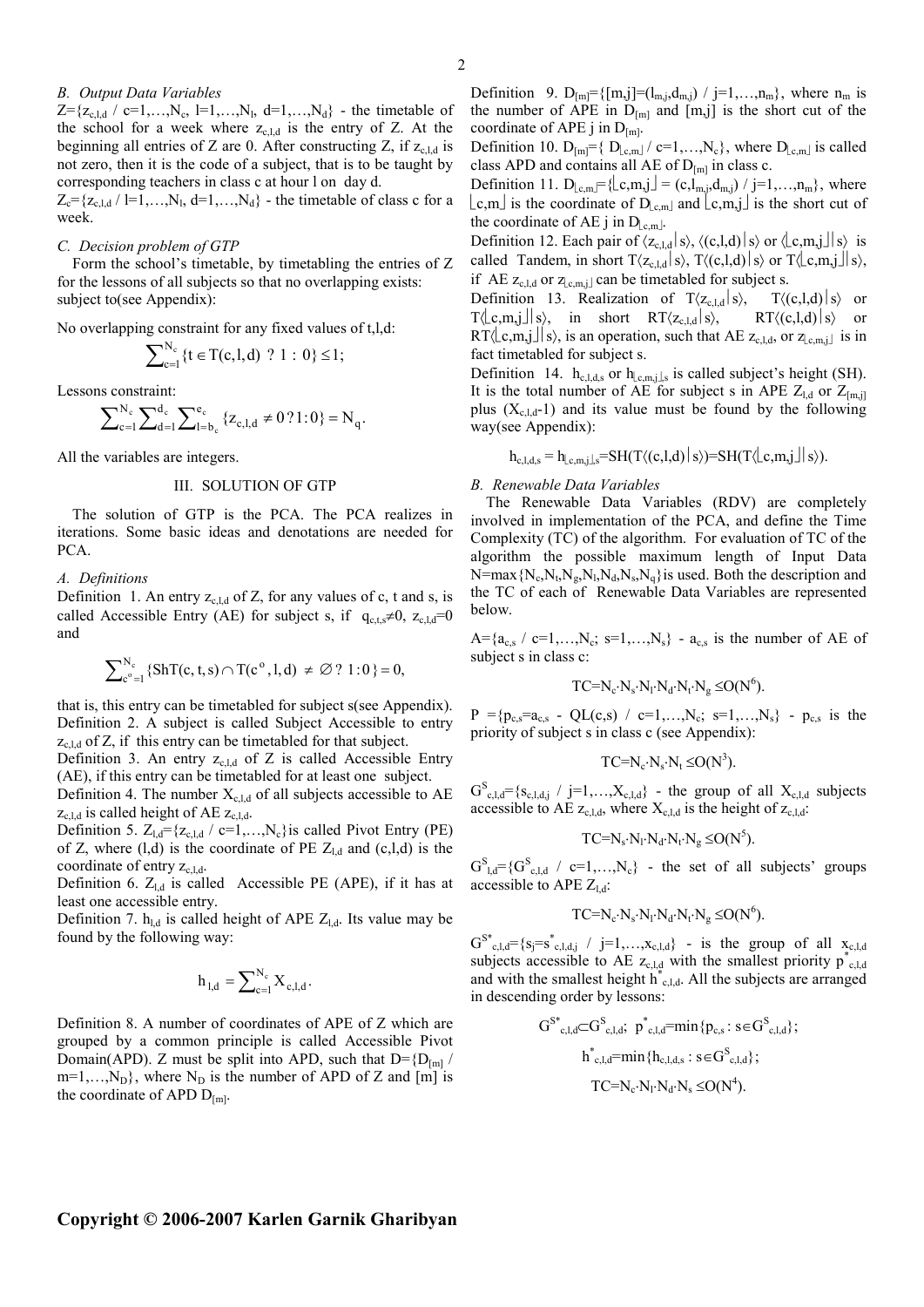$H = \{ h_{l,d} = \sum_{c=1}^{N_c} \}$  $h_{l,d} = \sum_{c=1}^{l} X_{c,l,d}$  / l=1,...,N<sub>l</sub>, d=1,...,N<sub>d</sub>} - h<sub>l,d</sub> is the height of APE  $Z_{1d}$ :

$$
TC = N_c \cdot N_l \cdot N_d \leq O(N^3).
$$

 $D = {D_{[m]} / m=1,...,N_D}$  - the set of all N<sub>D</sub> APD of Z, where m is the code of  $D_{[m]}$  of Z:

$$
TC = N_c \cdot N_s \cdot N_l \cdot N_d \cdot N_l \cdot N_d \leq O(N^6).
$$

 $D_{[m]} = \{ [m,j] / j=1,...,n_m \}$  - the set of all  $n_m$  APE of  $D_{[m]}$  of Z, such that for any two coordinates  $[m,k]\neq[m,j]\in D_{[m]}$  the following equality is true:

$$
G^S_{[m,k]} = G^S_{[m,j]};
$$
  
TC=N<sub>c</sub>·N<sub>s</sub>·N<sub>l</sub>·N<sub>d</sub>·N<sub>l</sub>·N<sub>d</sub> ≤O(N<sup>6</sup>).

 $D_{\lfloor c,m\rfloor} = \{\lfloor c,m,j\rfloor / j=1,\ldots,n_m\}$  - the set of all  $n_m$  AE of  $D_{\lfloor c,m\rfloor}$  of Z, such that for any fixed values of c and for any two coordinates  $\lfloor c,m,k \rfloor \neq \lfloor c,m,j \rfloor \in D_{\lfloor c,m \rfloor}$  the following equalities are true:

$$
p^*_{c,m,k} = p^*_{c,m,j};
$$
  
\n
$$
G^{S^*}_{c,m,k} = G^{S^*}_{c,m,j}; G^S_{c,m,k} = G^S_{c,m,j};
$$
  
\n
$$
X_{c,m,k} = X_{c,m,j}; x_{c,m,k} = x_{c,m,j};
$$
  
\n
$$
TC = N_s \cdot N_l \cdot N_d \cdot N_l \cdot N_d \leq O(N^5).
$$

 $p_{\lfloor c,m\rfloor} = p^*_{\lfloor c,m,1\rfloor}$  - the current priority of any  $D_{\lfloor c,m\rfloor} \in D$ :

$$
TC = N_c \cdot N_l \cdot N_d \leq O(N^3).
$$

 $P_{\lfloor c,m\rfloor} = p^*_{\lfloor c,m,1\rfloor} - n_m + y_{\lfloor c,m\rfloor} -$  is the critical priority of any  $D_{\lfloor c,m\rfloor} \subset D$ , which in advance defines the priority of all subjects  $s_1, s_2, \ldots, s_n \in G^{S^*}$ <sub>c,m,1</sub> when all  $n_m$  AE of  $D_{\lfloor c,m \rfloor}$  are timetabled only for those subjects, where  $n = x_{\lfloor c,m,1 \rfloor}$  and the value of  $y_{\lfloor c,m \rfloor}$ is found by function  $Y(c,m)$  (see Appendix):

$$
TC = N_c \cdot N_l \cdot N_d \cdot N_l \cdot N_d \leq O(N^5).
$$

## *C. Principle of priority for any iteration of PCA*

As it was mentioned above,  $p_{cs} = a_{cs} - Q L(c,s)$  is the priority of subject s in class c (see Appendix). This is the most important variable in searching for the solution of GTP. On one hand, it's evident that, if  $p_{c,s} < 0$  for any values of c and s, then no solution of GTP exists. That is, the smallest priority  $p_{c,s}$  is the best certificate to be certain, that no solution of GTP exists. On the other hand, the timetabling of an AE  $z_{c,l,d}$  for subject s with the smallest priority must decrease the height of the corresponding  $Z_{\rm Id}$  as little as it's possible. In this way it will have the minimum impact on further construction of Z.

Hence, it is quite reasonable to timetable all the subjects with the smallest priority and with the smallest height, first. Namely, these are two basic principles of organizing each iteration of PCA.

*D. Critical priority Pc,m of class APD Dc,m*

According to the description of  $D_{\lfloor c,m\rfloor}$  for any fixed value of c and for any two coordinates, such that  $\lfloor c,m,1 \rfloor \neq \lfloor c,m,k \rfloor$  and  $\lfloor c,m,1 \rfloor \rfloor c,m,k \rfloor \in D_{\lfloor c,m \rfloor}$ , the following equality  $p^*_{\lfloor c,m,1 \rfloor} \supseteq p^*_{\lfloor c,m,k \rfloor}$ is true. In this respect, the critical priority  $P_{[c,m]}$  of  $D_{[c,m]}$  is determined by the following way:

$$
P_{\lfloor c,m\rfloor}=p^*_{\lfloor c,m,1\rfloor}\hbox{-} n_m\hbox{-} y_{\lfloor c,m\rfloor}.
$$

The value of  $y_{\text{c,m}}$  is found by the function  $Y(c,m)$  (see Appendix). In the Table 1, for any values of c and m, the list of all subjects of  $s_1, s_2, \ldots, s_n \in G^{S^*}|_{c,m,1}$  is represented. It illustrates how the function  $Y(c,m)$  does work. Each row has its denotation  $(0,1),..., (y-1,y),..., (1^* -1,1^*)$ , which is used for definition of the values of entries in that row.

For example, in the row  $(0,1)$ , the value of the rightmost entry is 1 and the values of the remaining entries are 0, in the row (1,2), the value of the rightmost entry is 2 and the values of the remaining entries are 1 and so on. Similarly, in the row (y-1,y), the value of the rightmost entry is y and the values of the remaining entries are y-1, etc. The function  $Y(c,m)$  finds the value of  $y_{\text{c,m}}$  by counting exactly  $n_{\text{m}}$  entries starting with the row (0,1), from left to right. Keeping the generality, suppose that counting is ended on the row  $(y-1,y)$ . If  $Y(c,m)$ reaches up the rightmost entry of the row (y-1,y) then  $y_{c,m}$ =y. If  $Y(c,m)$  reaches up one of the remaining entries of the row  $(y-1,y)$  then  $y_{\text{l.c,m}}$  = y-1.

As regards the critical priority  $P_{[c,m]}$  of  $D_{[c,m]}$ , it in advance defines the priorities of subjects  $s_1, s_2, \ldots, s_n \in G^{S^*}|_{c,m,1}$  when  $n_m$ AE of  $D_{\lfloor c,m\rfloor}$  are timetabled only for those subjects. The timetabling of  $n_m$  AE of  $D_{\lfloor c,m\rfloor}$  only for subjects  $s_1, s_2, \ldots, s_n \in G^{S^*}$ <sub>c,m,1</sub> is proceeded by rows, starting with the row (0,1), from left to right (see the Table 1). Keeping the generality, suppose that for any fixed values of c and m, the timetabling is ended on the row (y-1,y). Two situations are possible and both must be always analyzed in further considerations:

Situation 1: If the timetabling reaches up the rightmost entry of the row (y-1,y), then the priority of any subject  $s_1, s_2, \ldots, s_k \in G^{S^*}|_{c,m,1}$  will be:

$$
P_{\lfloor c,m\rfloor}=p^*_{\lfloor c,m,1\rfloor}\hbox{-} n_m+y.
$$

Situation 2: If the timetabling reaches up one of the remaining entries of the row (y-1,y), for example to the entry marked black, then the priority  $P_R$  of each subject to the right of the black entry  $s_{j+1}, s_{j+2},..., s_k \in G^{S^*}|_{c,m,1}]$  may be calculated by the following expression:

$$
P_R = p^*_{c,m,1} - n_m + y - 1 = P_{c,m}
$$
,

but the priority of each subject  $s_1, s_2, \ldots, s_j \in G^{S^*}|_{c,m,1}$  may be calculated by the following expression:

$$
P_L = p^*_{\lfloor c,m,1 \rfloor} - n_m + y = P_{\lfloor c,m \rfloor} + 1 = P_R + 1.
$$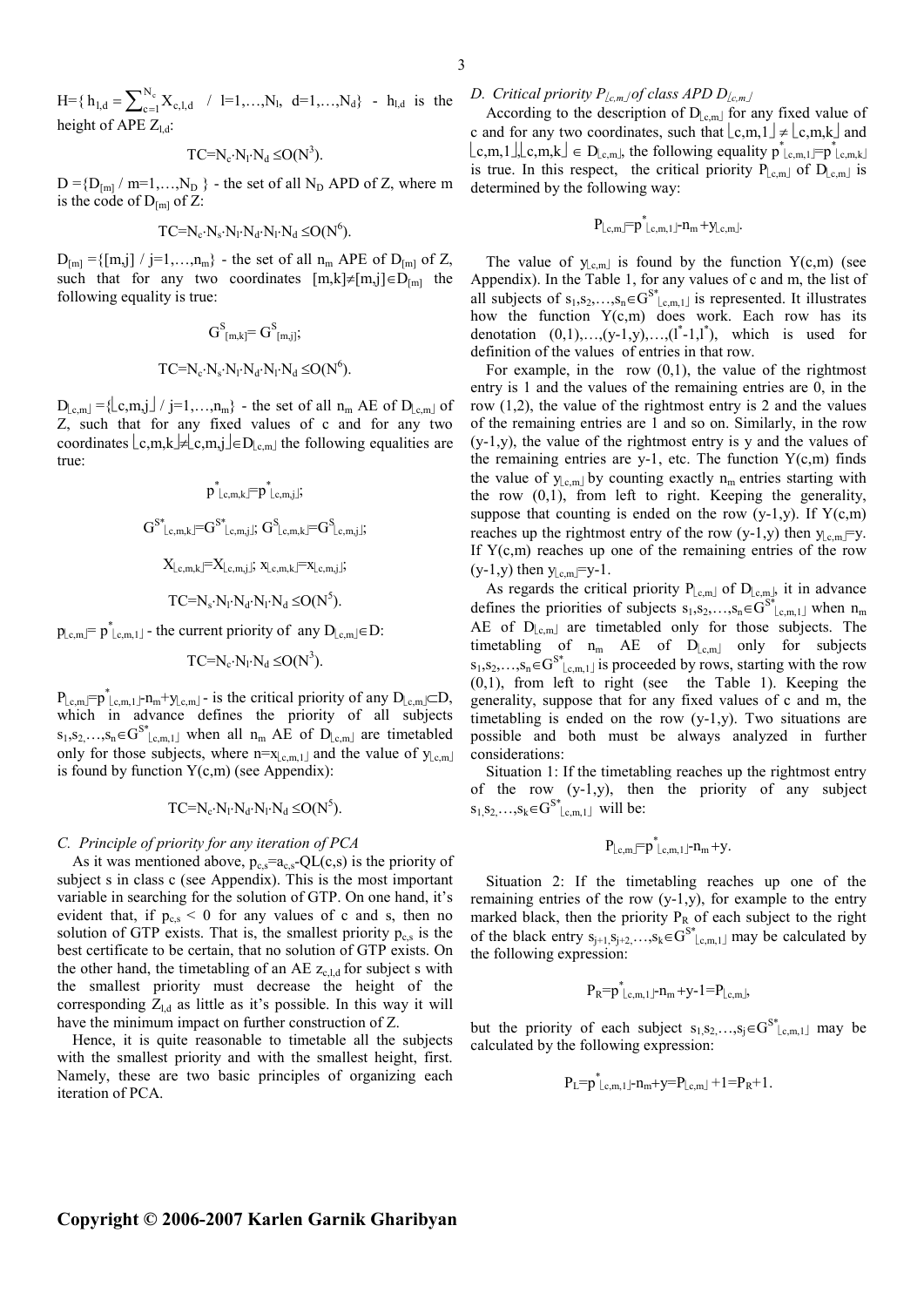

Table 1. The list of all subjects  $s_1, s_2,..., s_n \in G^{S^*}$ <sub>lc,m,1</sub>, for any fixed values of c and m, which are arranged in descending order by lessons. If  $s_1, s_2, \ldots, s_n \in G^{s^*}$ <sub>Le,m,1</sub> $\subset G^H$ , then each subject has the critical priority of  $P_{min} = P_{L,c,m}$  and the subject's height of  $H_{min} = SH(T \langle \lfloor c,m,1 \rfloor | s_1 \rangle).$ 

*E. Critical priority, critical height and objective tandems of any iteration of PCA* 

Definition 15. P<sub>min</sub> is called the critical priority of iteration (CPI) of PCA. Its value is found by the following way:

$$
P_{\min} = \min \{ P_{\lfloor c,m \rfloor} : \lfloor c,m \rfloor \in D \}.
$$

Definition 16.  $H_{min}$  is called the critical height of iteration (CHI) of PCA. Its value is found by the following way(see Appendix):

 $G^{P} = \{G^{S^*}|_{c,m,1} \mid c,m,1 \leq D_{\lfloor c,m \rfloor} \subset D; P_{min} = P_{\lfloor c,m \rfloor} \};$  $H_{min} = min\{SH(T\langle \lfloor c,m,1 \rfloor \mid s \rangle) : s \in G^{S^*} \lfloor_{c,m,1} \rfloor \subset G^P\}.$ 

Definition 17. Each tandem of  $T\langle z_{c,l,d} | s \rangle$ ,  $T\langle (c,l,d) | s \rangle$  or  $T(\lfloor c,m,j \rfloor | s)$ , for any fixed values of c,m and s, is called objective tandem (OT) of iteration of PCA and in short  $\mathrm{OT}\langle z_{c,l,d} | s \rangle$ ,  $\mathrm{OT}\langle (c,l,d) | s \rangle$  or  $\mathrm{OT}\langle \lfloor c,m,j \rfloor | s \rangle$ , if  $P_{\text{min}}=P_{\lfloor c,m \rfloor}$  and  $H_{min} = SH(T \langle (c,l,d) | s \rangle) = SH(T \langle c,m,j | s \rangle).$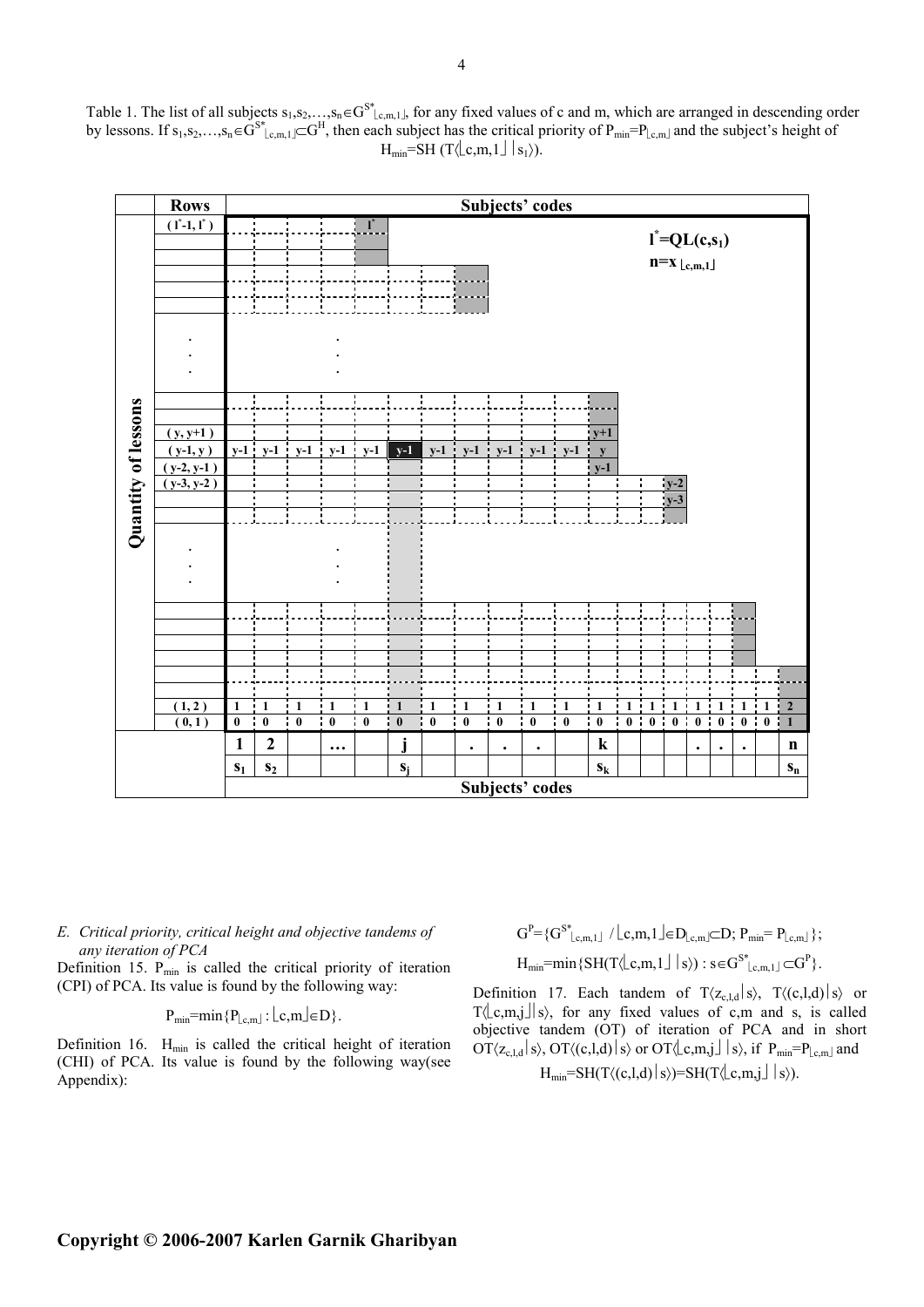Definition 18. Realization of  $OT\langle z_{c,l,d} | s \rangle$ ,  $OT\langle (c,l,d) | s \rangle$  or  $\text{OT}\langle \lfloor c,m,j \rfloor \rfloor$  s) in short  $\text{ROT}\langle z_{c,l,d} | s \rangle$ ,  $\text{ROT}\langle (c,l,d) | s \rangle$  or ROT $\langle \text{c,m}, j \rangle$  is an operation, such that AE  $z_{c,l,d}$  or  $z_{c,m,j}$  is in fact timetabled for subject s.

Definition 19. The set  $G<sup>H</sup>$  is called the source of all objective tandems of iteration (SAOTI) of PCA. It is consrtucted by the following way:

$$
G^H\!\!=\!\!\{G^{S^*}\!\!\!\lfloor_{c,m,1}\!\rfloor \text{ / } H_{min}\!\!=\!\!SH\left(T\!\!\left\langle \!\lfloor_{c,m,1}\!\rfloor\!\rfloor\!\rfloor\right.\!|s\rangle\right)\!\! \right)\text{ , } s\!\in\! G^{S^*}\!\!\!\!\lfloor_{c,m,1}\!\rfloor\!\!\subset\!\! G^P\}\text{ .}
$$

Definition 20.  $G^{OT}$  is called the set of all objective tandems of iteration of PCA (AOTI). It is constructed using SAOTI  $G<sup>H</sup>$  by the following way:

$$
G^{OT} = \{ OT\langle \lfloor c,m,j \rfloor | s_k \rangle / j=1,2,\ldots,n_m; s_k \in G^{S^*} \lfloor_{c,m,1} \rfloor \subseteq G^H;\\ k=1,2,\ldots,x_{\lfloor c,m,1 \rfloor} \},
$$

where any subject s∈ $G^{S^*}|_{c,m,1}$   $\subset G^H$  has the priority of P<sub>min</sub> and subject's height of  $H_{min}$ .

## *F. Peaceful coexistence algorithm Step 0.*

Initialize Input Data Variables with Input Data for an instance; Initialize Output Data Variables with 0;

 $i = 0$ ; (Comment: i counts the number of iterations)

*Step 1.* 

Determine Renewable Data Variables, taking into account all ROT, if there are any.

If  $N_D=0$  then {Timetable of school(Z) is constructed. Print Z; Goto Step 3;}

# *Step 2.*

 $P_{\min}$ =min{ $P_{[c,m]}$ : $[c,m] \in D$ };

If  $P_{\text{min}}<0$  then {Decision problem of GTP does not have solution at all; Goto Step 3;}

 $G^{P} = \{G^{S^*}|_{c,m,1} \mid c, m, 1 \leq D_{c,m} \subseteq D; P_{min} = P_{c,m} \};$ 

 $H_{min} = min\{SH(T\langle \lfloor c,m,1 \rfloor \mid s \rangle) : s \in G^{S^*} \lfloor_{c,m,1} \rfloor \subset G^P\};$  $G^H = {G^S}_{c,m,1}^* / H_{min} = SH(T \langle c,m,1 \rangle | s \rangle); s \in G^{S^*}_{c,m,1} \subset G^P;$ 

 $ROT\langle \lfloor \text{c.m.1} \rfloor \rfloor \rfloor_{S_1}$ 

(Comment:  $c,m$  and  $s_1$  are any values such that OT $\langle \lfloor c,m,1 \rfloor | s_1 \rangle \in G^{OT}$ , see the Table 1)

 $i=i+1$ ; Goto Step 1; *Step 3.*

Stop.

## *G. Theoretical Foundation of PCA*

Remember that PCA realizes in iterations. The main objective of any iteration of PCA is to be certain whether to interrupt or continue the searching for the solution of GTP.

In each iteration, PCA splits Z into class APD using the RDV and calculates their critical priorities. Then PCA finds the value of  $P_{min}$  by the following way:

$$
P_{\min} = \min\{P_{\lfloor c,m\rfloor} : \lfloor c,m \rfloor \in D\}
$$

and uses it as CPI. If  $P_{min} < 0$ , then no solution exists, hence the searching for the solution of GTP must be interrupted. If  $P_{\text{min}} \geq 0$  then the searching for the solution must be continued. In this case, the following two sets  $G^P \neq \emptyset$  and  $G^H \neq \emptyset$  are created such that  $G^H \subset G^P$ . The selection of elements of  $G^P$  and  $G<sup>H</sup>$  proceeds in two successive steps by using the variables  $P_{min}$ 

and  $H_{min}$  respectively. First of all, the elements of  $G<sup>P</sup>$  are determined by the following way:

$$
G^{P} = \{G^{S^*}|_{c,m,1}] / \lfloor c,m,1 \rfloor \in D_{\lfloor c,m\rfloor} \subset D; \ P_{min} = P_{\lfloor c,m\rfloor} \},
$$

where  $P_{min}$  guaranties that the set  $G<sup>P</sup>$  will contain all the subjects with CPI. Then PCA finds the value of  $H_{min}$  by the following way:

$$
H_{min} = min\{SH(T\langle\lfloor c,m,1\rfloor\mid s\rangle) : s \in G^{S^*}\lfloor_{c,m,1}\rfloor \subset G^P\}
$$

and uses it as CHI. The elements of SAOTI  $G<sup>H</sup>$  are determined by the following way:

$$
G^H\!\!=\!\{\ G^{S^*}_{\lfloor c,m,1\rfloor}\ /\ H_{min}\!\!=\!\!SH\,(T\!\!\left\langle \!\left\lfloor c,m,1\right\rfloor\right\rfloor\!\mid\! s\rangle\!) ;\,s\!\in\! G^{S^*}_{\lfloor c,m,1\rfloor}\!\!\subset\!\! G^P\},
$$

where  $H_{min}$  guaranties that the set  $G<sup>H</sup>$  will only contain all the subjects with CPI and CHI. For completion of the iteration, only one ROT $\langle$ ( $\lfloor$ c,m,1 $\rfloor$ )  $\rfloor$  s<sub>1</sub> $\rangle$  is to be done by PCA, where c,m and s<sub>1</sub> are arbitrary values such that  $s_1 \in G^{S^*}|_{c,m,1} \subset G^H$  (see the Table 1) and  $OT\langle \lfloor c,m,1 \rfloor | s_1 \rangle \in G^{OT}$ . In this way, the timetable of GTP will be constructed in exactly  $N_q$  iterations, if there are any.

For theoretical foundation of PCA we need to prove the following auxiliary lemma.

Lemma:  $P_{min}$  of each iteration is the best certificate to be certain that:

if  $P_{min}$ <0 then no solution of GTP exists and the searching for solution must be interrupted;

if  $P_{min}$ ≥0 then the searching for the solution of GTP must be continued.

Proof: It is evident that  $P_{min}$  is an integer. So, three cases  $P_{min}$ <0,  $P_{min}$ =0 and  $P_{min}$ >0 are to be distinguished. For each of three cases of  $P_{min}$  both Situation 1 and Situation 2 must be analyzed separately. In addition, we must examine the set  $G<sup>H</sup>$ only, because for any arbitrary values of c and m such that  $G^{S^*}|_{c,m,1} \subset G^H$ , PCA guaranties that any subject  $s_1, s_2, \ldots, s_n \in G^{S^*}|_{s,m,1}$  has the priority of  $P_{min}$  and the subject's height of  $H_{min}$ . Keeping the generality, suppose that  $G^{S^*}_{\lfloor c,m,1 \rfloor}$  is the only element in  $G^H$  and the timetabling of all  $n_m$  AE of  $D_{\lfloor c,m\rfloor}$  only for subjects  $s_1, s_2,..., s_n \in G^{S^*}$ <sub> $\lfloor c,m,1 \rfloor$ </sub> is ended on the row (y-1,y) (where  $n=x_{\text{L},m,1}$ , see the Table 1). The timetabling has to be proceeded by rows, starting with the row  $(0,1)$ . The timetabling of subjects in any row is proceeded from left to right.

Case 1.  $P_{\text{min}} < 0$ . We have that  $G^{S^*}|_{c,m,1}$  is the only element in G<sup>H</sup>. That is, for the values of c and m, the critical priority of each subject  $s_1, s_2, \ldots, s_n \in G^{S^*}|_{c,m,1}$  is  $P_{\lfloor c,m \rfloor} = P_{\min} < 0$ .

Situation 1: If the timetabling reaches up the rightmost entry of the row  $(y-1,y)$ , then we have

$$
P_{min} = P_{\lfloor c,m \rfloor} = p^*_{\lfloor c,m,1 \rfloor} n_m + y < 0.
$$

From this, it will follow, that after the timetabling of all  $n_m$  AE of D<sub>lc,m</sub> only for subjects  $s_1, s_2, \ldots, s_n \in G^{S^*}|_{c,m,1}$ , the priority of any subject  $s_1, s_2, \ldots, s_k \in G^{S^*}|_{c,m,1}$  will be:

$$
P_{\lfloor c,m\rfloor}=p^*_{\lfloor c,m,1\rfloor}n_m+y<0.
$$

# **Copyright © 2006-2007 Karlen Garnik Gharibyan**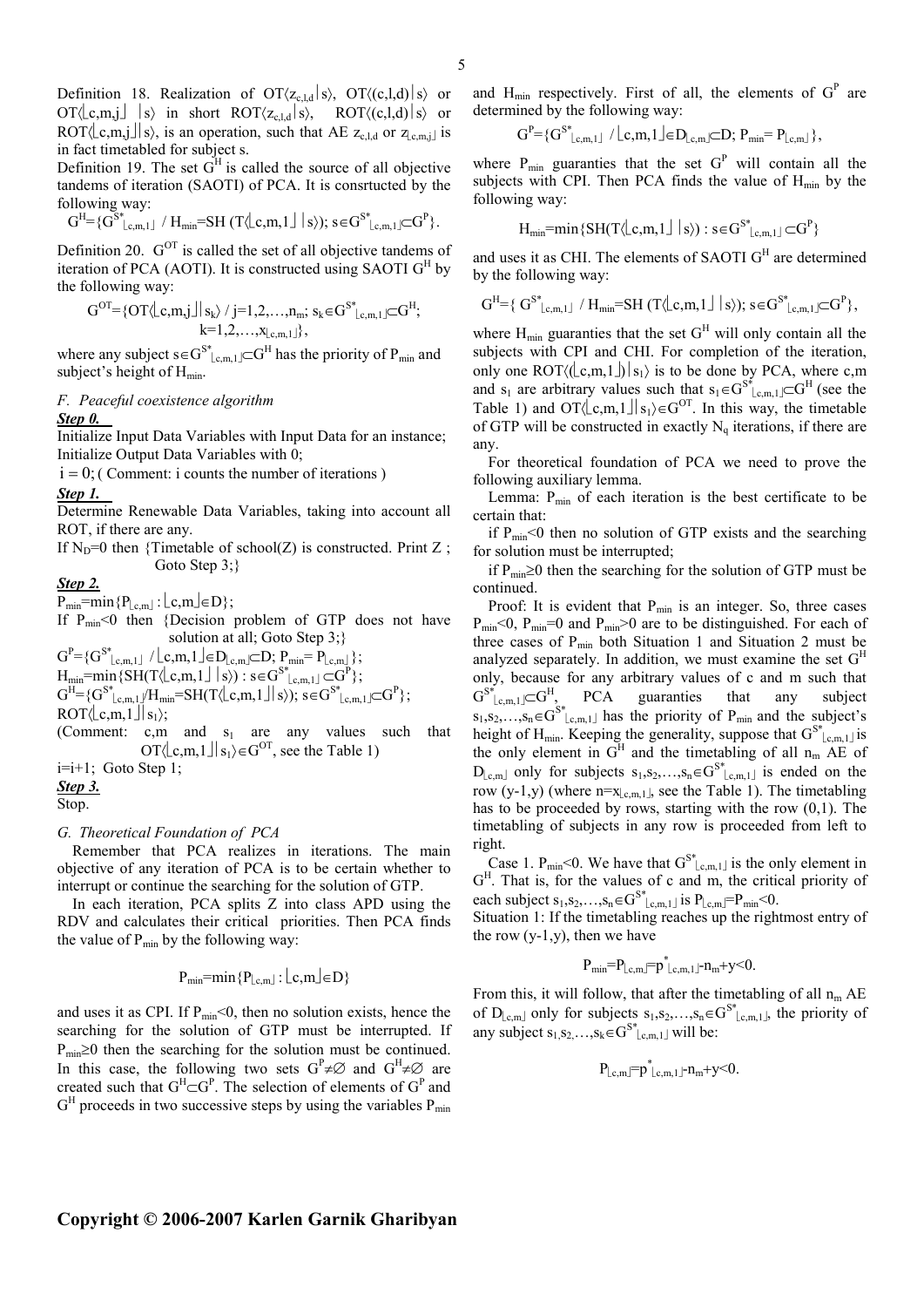This indicates that no solution of GTP exists, hence the searching for the solution of GTP must be interrupted.

Situation 2: If the timetabling reaches up one of the remaining entries of the row (y-1,y), for example to the entry marked black, then we have

$$
P_{min} = P_{\lfloor c,m \rfloor} = p^*_{\lfloor c,m,1 \rfloor} n_m + y - 1 < 0.
$$

From this, it will follow, that after the timetabling of  $n_m$  AE of  $D_{\lfloor c,m\rfloor}$  only for subjects  $s_1, s_2,...,s_n \in G^{S^*}{}_{\lfloor c,m,1\rfloor}$ , the priority of subjects  $s_{j+1}, s_{j+2}, \ldots, s_k \in G^{S^*}|_{c,m,1}]$  will be:

$$
P_R = p^*_{\lfloor c, m, 1 \rfloor} n_m + y - 1 < 0.
$$

This indicates that no solution of GTP exists, hence the searching for the solution of GTP must be interrupted.

Thus, it is proved, that if  $P_{min} < 0$ , then this is the best certificate to be certain that the searching for the solution of GTP must be interrupted.

Case 2.  $P_{min} = 0$ . We have that  $G^{S^*}|_{c,m,1}$  is the only element in G<sup>H</sup>. That is, for the values of c and m, the critical priority of each subject  $s_1, s_2, \ldots, s_n \in G^{S^*}|_{c,m,1}$  is  $P_{\lfloor c,m \rfloor} = P_{\text{min}} = 0$ .

Situation 1: If the timetabling reaches up the rightmost entry of the row (y-1,y), then we have

$$
P_{min} = P_{\lfloor c,m \rfloor} = p^*_{\lfloor c,m,1 \rfloor} n_m + y = 0.
$$

From this, it will follow, that after the timetabling of  $n_m$  AE of  $D_{\lfloor c,m\rfloor}$  only for subjects  $s_1, s_2, \ldots, s_n \in G^{S^*}(\lfloor c,m,1 \rfloor)$ , the priority of any subject  $s_1, s_2, \ldots, s_k \in G^{S^*}|_{c,m,1}$  will be:

$$
P_{\lfloor c,m\rfloor}=p^*_{\lfloor c,m,1\rfloor} \hbox{-} n_m \hbox{+} y \hbox{=} 0.
$$

and this means that the searching for the solution of GTP must be continued.

Situation 2: If the timetabling reaches up one of the remaining entries of the row  $(y-1,y)$ , for example to the entry marked black, then we have

$$
P_{min} = P_{\lfloor c,m \rfloor} = p^*_{\lfloor c,m,1 \rfloor} \cdot n_m + y \cdot 1 = 0.
$$

From this, it will follow, that after the timetabling of  $n_m$  AE of  $D_{\lfloor c,m\rfloor}$  only for subjects  $s_1, s_2,...,s_n \in G^{S^*}{}_{\lfloor c,m,1\rfloor}$ , the priority of subjects  $s_{j+1}, s_{j+2}, \ldots, s_k \in G^{S^*}|_{c,m,1}]$  will be:

$$
P_R = p^*_{\lfloor c, m, 1 \rfloor} - n_m + y - 1 = 0
$$

and the priority of each subject  $s_1, s_2, \ldots, s_j \in G^{S^*}|_{c,m,1}$  will be:

$$
P_{L} = p^*_{\lfloor c,m,1 \rfloor} - n_m + y = P_{\lfloor c,m \rfloor} + 1 > 0.
$$

and this means that the searching for the solution of GTP must be continued.

Thus, it is proved, that if  $P_{min}=0$ , then this is the best certificate to be certain that the searching for the solution of GTP must be continued.

Case 3.  $P_{min} > 0$ . We have that  $G^{S^*}|_{c,m,1}$  is the only element in G<sup>H</sup>. That is, for the values of c and m, the critical priority of each subject  $s_1, s_2, \ldots, s_n \in G^{S^*}|_{c,m,1}$  is  $P_{\lfloor c,m \rfloor} = P_{\text{min}} > 0$ .

Situation 1: If the timetabling reaches up the rightmost entry of the row  $(y-1,y)$ , then we have

$$
P_{min}=P_{\lfloor c,m\rfloor}=p^*_{\lfloor c,m,1\rfloor}n_m+y>0.
$$

From this, it will follow, that after the timetabling of  $n_m$  AE of  $D_{\lfloor c,m\rfloor}$  only for subjects  $s_1, s_2, \ldots, s_n \in G^{S^*}({\lfloor c,m,1 \rfloor})$ , the priority of any subject  $s_1, s_2, \ldots, s_k \in G^{S^*}|_{c,m,1}$  will be:

$$
P_{\lfloor c,m\rfloor}=p^*_{\lfloor c,m,1\rfloor} \text{-} n_m \text{+} y \text{>} 0.
$$

and this means that the searching for the solution of GTP must be continued.

Situation 2: If the timetabling reaches up one of the remaining entries of the row (y-1,y), for example to the entry marked black, then we have

$$
P_{min} = P_{\lfloor c,m \rfloor} = p^*_{\lfloor c,m,1 \rfloor} \cdot n_m + y - 1 > 0.
$$

From this, it will follow, that after the timetabling of  $n_m$  AE of  $D_{\lfloor c,m\rfloor}$  only for subjects  $s_1, s_2,..., s_n \in G^{S^*}$ <sub>Lc,m,1</sub>, the priority of subjects  $s_{j+1}, s_{j+2},..., s_k \in G^{S^*}|_{c,m,1}]$  will be:

$$
P_R = p^*_{\lfloor c, m, 1 \rfloor} - n_m + y - 1 > 0
$$

and the priority of each subject  $s_1, s_2, \ldots, s_j \in G^{S^*}|_{c,m,1}$  will be:

 $P_L=p^*_{\lfloor c,m,1\rfloor}\text{-}n_m+\text{y}=P_{\lfloor c,m\rfloor}\text{+}1\text{>0}.$ 

and this means that the searching for the solution of GTP must be continued.

Thus, it is proved, that if  $P_{min} \ge 0$ , then this is the best certificate to be certain that the searching for the solution of GTP must be continued.

The proof of the lemma is completed.

Thus, the following theorem is the theoretical foundation of PCA:

Theorem: The decision problem of GTP has at least one solution iff the CPI of each of N<sub>q</sub> iterations P<sub>min</sub>≥0 when ROT $\langle c,m,1 \rangle | s_1 \rangle$ , where c, m and  $s_1$  are any fixed values, such that  $s_1 \in G^{S^*}|_{c,m,1} \subset G^H$  and  $OT\langle \lfloor c,m,1 \rfloor \rfloor s_1 \rangle \in G^{OT}$  (see Table 1).

Proof*:* Suppose that the decision problem of GTP has at least one solution and we must prove that the CPI of each of N<sub>q</sub> iterations P<sub>min</sub>≥0 when ROT $\langle \lfloor c,m,1 \rfloor \rfloor s_1$ . Indeed, if the decision problem of GTP has at least one solution then from this it will follow that the CPI of the first iteration  $P_{min} \ge 0$ . According to the lemma the searching for the solution of GTP must be continued. For completion of the first iteration, only one ROT $\langle c,m,1 \rangle | s_1 \rangle$  is to be done by PCA, where c, m and  $s_1$ are arbitrary values such that  $s_1 \in G^{S^*}|_{c,m,1} \subset G^H$  (see the Table 1) and OT $\langle \text{Lc}, \text{m}, 1 | \text{S}_1 \rangle \in G^{OT}$ . Thus, the PCA guaranties that  $ROT\langle\lfloor c,m,1\rfloor\rfloor_{S_1}\rangle$  will have the minimum impact on further construction of Z, because subject  $s_1$  has the CPI of  $P_{min}$  and the CHI of  $H_{min}$ . Since the decision problem of GTP has at least one solution then from this it will follow that the CPI of the second iteration  $P_{min} \ge 0$ . According to the lemma the searching for the solution of GTP must be continued. For completion of the second iteration, only one ROT $\langle c,m,1|$   $|s_1\rangle$ is to be done by PCA, where c, m and  $s<sub>1</sub>$  are arbitrary values such that  $s_1 \in G^{S^*}$ <sub>c,m,1</sub>  $\subset G^H$  and  $OT\langle \text{Lc}, \text{m}, \text{L} \rangle \in G^{OT}$  (see the Table 1). Thus, the PCA again guaranties that